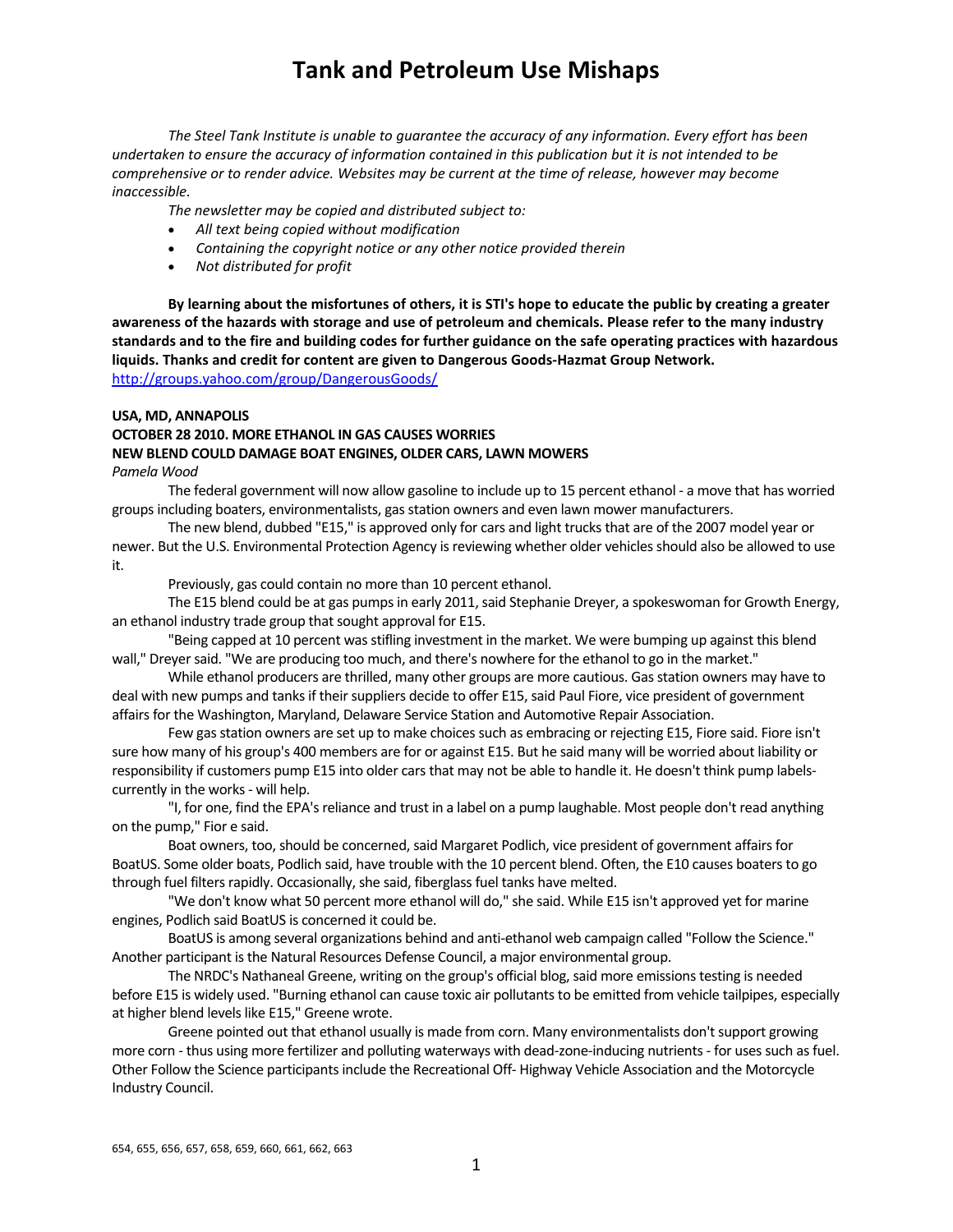The Outdoor Power Equipment Institute cautions people to make sure they don't put E15 gas into lawn mowers, snow blowers, chain saws, blowers and other landscaping and maintenance tools. "Almost without exception, current equipment is not designed, built or warranted for mid-level blends," warned institute vice president Kris Kiser in a statement.

http://www.hometownannapolis.com/news/bus/2010/10/27-24/More-ethanol-in-gas-causes-worries.html

### **USA, WA, FERNDALE OCTOBER 28 2010.**

#### **DIESEL SPILL REPORTED AT CONOCOPHILLIPS REFINERY NEAR FERNDALE**

A diesel fuel spill was reported Wednesday morning, Oct. 27, at the ConocoPhillips refinery west of Ferndale. No oil got into the water, but some apparently seeped into the soil and will have to be cleaned up, refinery spokesman Jeff Callender said. The spill is confined to the refinery site, he added. A leaking underground line apparently caused the spill. Callender said a refinery field operator noticed the problem on his morning rounds, and the Washington Department of Ecology was notified within minutes. Department of Ecology spokeswoman Katie Skippersaid the company has reported that the containment area around the spill apparently did its job and prevented any fuel from reaching the water. Callender said the size of the spill has been estimated at about 250 barrels, and about 80 barrels of that have been recovered so far by vacuum trucks. Ecology staffers and U.S. Coast Guard were on route at 4 p.m. to check on the situation.

http://www.tradingmarkets.com/news/stock-alert/cop\_brief-diesel-spill-reported-at-conocophillips-refinery-nearferndale‐1262248.html

#### **NEW ZEALAND, HAMILTON**

### **OCTOBER 29 2010.**

#### **FORKLIFE MISHAP CAUSES CHEMICAL SPILL**

Firefighters spent most of the day cleaning up over 600 litres of hydrogen peroxide spilled in Hamilton this morning after workers at a chemicals factory pierced a 1000-litre drum with a forklift.

About 40 firefighters were called to the spill at the Ecolab plant in Te Rapa, in northern Hamilton, just before 10am.

Workers spilled some of the chemical inside the factory, and while trying to clean up took the rest of it outside which also had to be dealt with, Fire Service Waikato assistant area manager Darryl Papesch told NZPA.

Ecolab workers put absorbent material on the chemical, which started reacting with the hydrogen peroxide. They then called the Fire Service, which evacuated the area and neutralised the spill with caustic soda. There were about 20 workers at the site.

Ecolab staff were trained and equipped to deal with spills, but decided to call the firefighters as it became too dangerous for them, Mr Papesch said.

Industrial strength hydrogen peroxide is a very strong bleach which reacts with anything organic, can cause instant blindness and will corrode many materials, including skin.

The fire crews called in an Auckland-based hazardous substance technical adviser.

Firefighters deemed the factory safe to return to late this afternoon, although the liquid wasstill giving off a harmless vapour, Mr Papesch said.

Ecolab had its own processes and catchment areas for chemicals, so they disposed of the neutralised liquid, he said.

http://www.nzherald.co.nz/nz/news/article.cfm?c\_id=1&objectid=10683962

### **USA, N.J, TRENTON**

#### **OCTOBER 29 2010.**

#### **ETHANOL ISSUES HAVE BOATERS FOCUSING ON FUEL**

Boating groups are alarmed by a recent Environmental Protection Agency move to allow a 15 percent ethanol mix in gasoline for use in 2007 or later model cars. This is a 50 percent increase from the current level of 10 percent ethanol, which will still be offered.

The EPA decision earlier this month excludes boats, motorcycles and other small gasoline-powered devices such as snow blowers and lawn mowers.

But this presents another choice to make at the gas pump, and it'simportant that boaters, for example, make the right selection.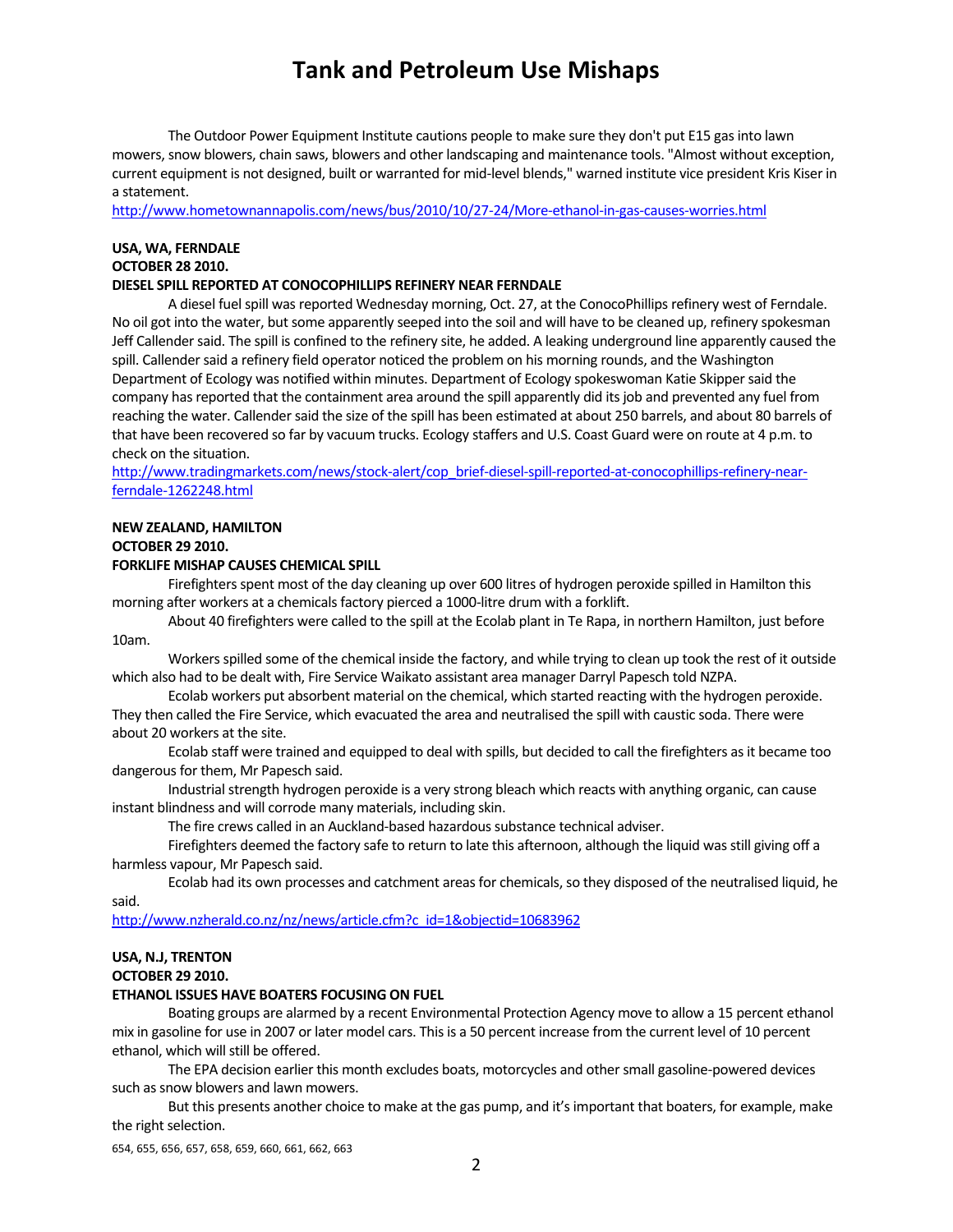While the EPA is working on labeling requirements, the fear isthat pump labeling may be inadequate and boaters, for example, may inadvertently wind up with the higher‐ethanol fuel, perhaps causing problems.

"People don't read labels," said Matt Dunn, legislative director for the National Marine Manufacturers Association. "They have a right to assume that what they buy is a suitable fuel," he said in a phone interview from his Washington, D.C., office.

Also, Dunn fears, the marketplace will rule and E‐10 fuel will become less and less available.

"There is a high chance of confusion and misfueling," said Margaret Podlich, vice president for government affairs at Boat US.

She said it will likely be a year before E-15 is sold at the pump, but when it is, boaters will have to be vigilant about what they are putting into their tanks.

Even if you buy gasoline at a marina, make sure to check on what level of ethanol you are getting, she said.

Although the use of E-15 has been approved, the EPA is still working on how it will deal with labeling requirements, Dunn said. While the NMMA is considering how it will proceed on the question, boaters can learn about the issue and comment to the EPA and elected officials.

What if you run your boat engine on E‐15?

"We simply don't know," said Podlich. She said marine engines now manufactured are warrantied for E‐10, and testing is under way by engine makers on the effects of E-15. Check the website followthescience.org. http://blog.nj.com/boating/2010/10/ethanol\_issues\_have\_boaters\_fo.html

#### **CANADA, EDMONTON OCTOBER 30 2010. VEHICLE COLLIDES WITH GAS TANK**

Emergency crews responded to a possibly dangerous crash scene in downtown Edmonton on Thursday night. Police say a jeep travelling at a high rate of speed hit a car stopped in the middle of an intersection. The collision slammed the car into a gas tank at a nearby gas station.

Seconds later the car burst into flames. Nearby construction workers rushed to the scene to help rescue the car's driver and passenger.

"There was no flames right away, and then about twenty seconds later, the flames engulfed about four feet high I'd say." Aaron Leisman, who helped extinguish the flames said. "A bunch of us ran over there with fire extinguishers, did what we could to get the driver out. The passenger was pinned in pretty good. There was nothing we could do. Good thing police showed up right away."

"Injuries to the passenger as far as I know are non-life threatening, however she is in quite a bit of pain right now and more than likely will be spending the evening in hospital." Staff Sgt. Regan James of the Edmonton Police Service said.

Police are still investigating how and why the crash occurred.

http://www.globalwinnipeg.com/Vehicle+collides+with+tank/3747700/story.html

### **USA, IN, SALEM NOVEMBER 1 2010.**

### **FUEL FIRE DESTROYS SOUTHERN IND. BUSINESS**

#### **FIREFIGHTERS WAITING FOR 2,000 GALLONS OF AVIATION FUEL TO BURN OUT.**

Firefighters said they're waiting for about 2,000 gallons of aviation fuel to burn out after it erupted into flames at a southern Indiana business on Sunday. The fuel wasstored outside of Mount Outdoor Power Equipment on East State Road 56, just east of Salem. The fire broke out at about 3:30 p.m., and crews said the business was destroyed in the blaze. Mount Outdoor Power Equipment sells chainsaws, all-terrain vehicles, motorcycles and lawnmowers, along with other lawn care products. There have been no reports of injuries in the fire. http://www.wlky.com/r/25586078/detail.html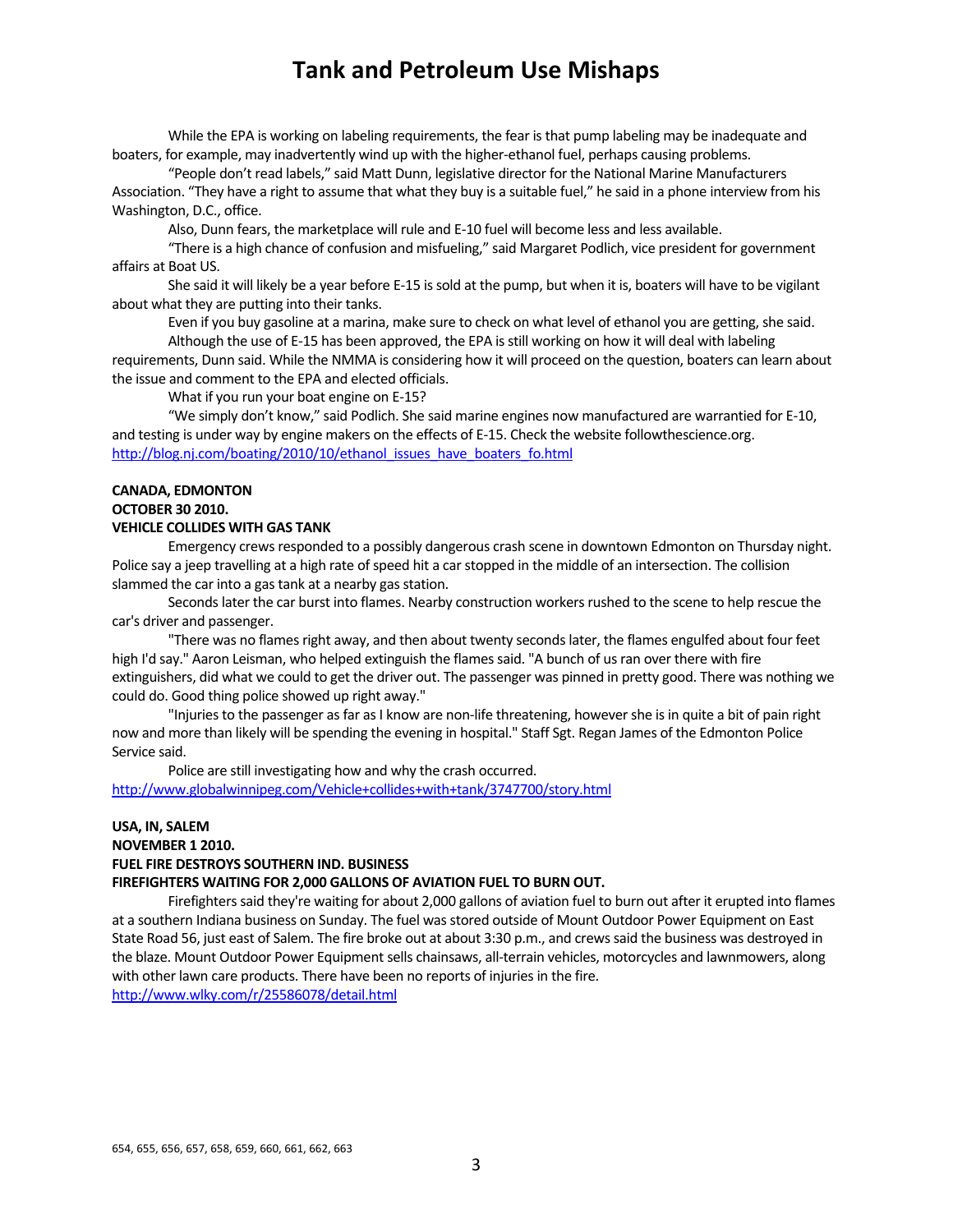### **UK, SOMERSET, TAUNTON**

**NOVEMBER 2 2010.** 

#### **CAMELFORD WATER POISON DRIVER 'GUESSED' WRONG TANK**

A driver involved in the UK's worst mass water poisoning hastold an inquest he had to guess which tank to put 20 tonnes of aluminium sulphate in.

It affected the drinking water of about 20,000 homes in Camelford, Cornwall, causing rashes, diarrhoea, mouth ulcers and other health problems.

Driver John Stephens gave evidence to the inquest of Carole Cross, 59, who died 16 years after the poisoning. Large amounts of aluminium were found in her brain after her death in 2004.

Mrs Cross and her husband Doug moved from Camelford to Dulverton in Somerset two years after the poisoning.

The original inquest into her death was adjourned two years ago, when the coroner asked for more tests to be carried out.

When it resumed in Taunton earlier, relief driver Mr Stephens said the Lowermoor water works were unattended when he arrived with his delivery in 1988.

He told the inquest he had let himself into the works with a key given to him by the regular driver Barry Davey.

Unknown to Mr Stephens the former South West Water Authority, which ran the works, used the same key at all its plants.

Mr Stephens said he had believed the key would let him into the site and open one tank.

He told the inquest, with no-one to show him, he spent about 20 minutes looking for the correct tank, before seeing a manhole cover he thought was the right one.

We told the consumers the water would not do them any harm. I'm not sure that was thought through enough"

End Quote Barry Atkinson Water treatment scientist

With no phone available to ring anyone, Mr Stephens said he emptied the aluminium sulphate into the tank.

"You saw some liquid and what did you think that was," West Somerset Coroner Michael Rose asked.

"Liquid aluminium," the driver, from Bristol, replied.

Aluminium sulphate is used to remove solid particles from cloudy water.

Four days later, when he was told there was a problem, Mr Stephens returned to Lowermoor and pointed out which tank he had emptied his delivery into.

The inquest was also read a statement from Barry Atkinson, who was the South West Water Authority's regional water treatment scientist in 1988 but has since died.

In it he said: "Had we known the true cause at the time we would have had to shut down the reservoir and done all sorts of things.

Skin rashes

"It was unthinkable to assume something like that had happened.

"We told the consumers the water would not do them any harm. I'm not sure that was thought through enough."

Twenty tonnes of aluminium sulphate dumped in the wrong tank at the Lowermoor treatment works, turned Camelford's drinking water supply into a toxic cocktail.

Hundreds of local people complained of health problems, including vomiting, memory loss, and joint pain.

In 1989 a government inquiry concluded long term health effects were unlikely, but two yearslater another said there could be "unforeseen late consequences."

The former South West Water Authority was ordered to pay £35,000 in fines and costs in 1991 for supplying water likely to endanger health and, three years later, 148 victims of the poisoning won an out-of-court settlement totalling £400,000.

After the water poisoning those who drank or bathed in it reported suffering from stomach cramps, skin rashes, diarrhoea, mouth ulcers and aching joints.

In 1991 the South West Water Authority was fined £10,000 with £25,000 costs for supplying water likely to endanger public health.

But an independent inquiry report, published in January 2005, said it was unlikely the chemicals would have caused any persistent or delayed health effects.

In 2005, the coroner Mr Rose said Mrs Cross had had a neurological disease "usually associated with Alzheimer's", but complex DNA tests had ruled out any genetic origin for the disease.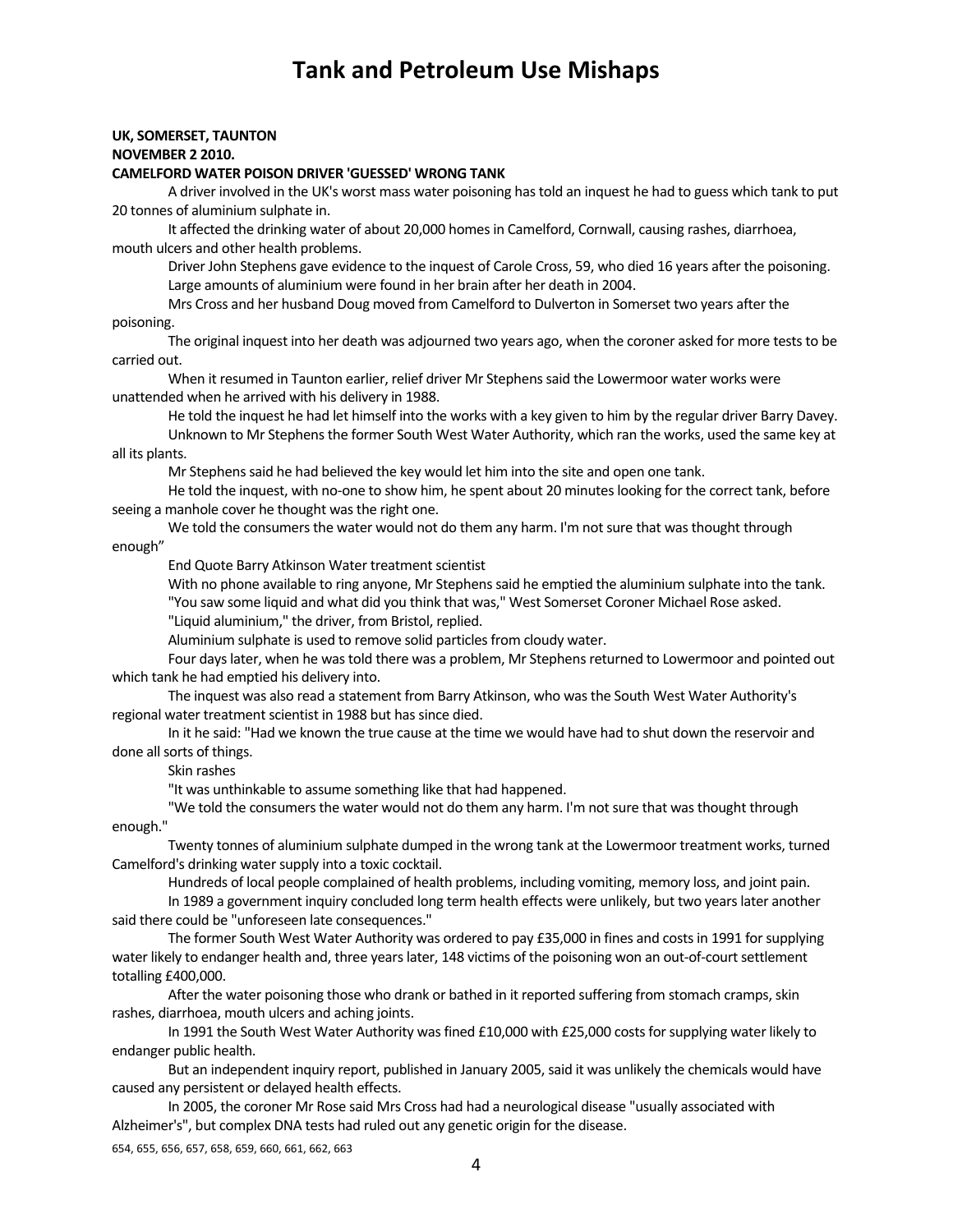He said the "abnormally high level of aluminium" in her brain could have caused the disease and adjourned the inquest for further medical research.

The inquest, which is scheduled to last for two weeks, is due to hear from former South West Water Authority staff, including district manager John Lewis who wasthe only staff member to face disciplinary action over the poisoning.

Other witnessesinclude workers who dealt with the contamination at Lowermoor, medical and environmental health officers and scientists.

Mrs Cross's husband, a scientist and long‐term Lowermoor campaigner, who now livesin Lowick Bridge, Cumbria, will also give evidence.

http://www.bbc.co.uk/news/uk‐england‐cornwall‐11667471

### **CANADA, ALBERTA NOVEMBER 3 2010. BIODIESEL PLANT FACING CHARGES COCKSHUTT SAID COMPANY**

#### **REGRETS 2008 INCIDENT AND IS COMMENCING LEGAL ACTION AGAINST CONTRACTOR** *Evan Careen*

A local biodiesel company has been charged with a number of offenses under the Environmental Protection and Enhancement Act and the Waste Control Regulation.

Western Biodiesel, Inc. (WBI) and itsformer operations manager, Jason Freeman are both being charged in relation to two separate incidents in 2008 where waste-water containing methanol and biodiesel were released and allowed to flow onto property near the WBI facility.

Dean Cockshutt, president and CEO of WBI, said the company has grown a lot since 2008 and regrets the incident occurred.

He said the problem was the result of an issue with a U.S. plant designer who gave them incorrect information.

"The U.S. plant design engineersthat commissioned the equipment told our Operations Manager, Mr. Freeman, that a waste-water tank contained only distilled water and it was safe to release it to our yard to evaporate," he said. "Mr. Freeman did so, but it turned out that the water contained some methanol, which is clear like water, and he did not report it to Alberta Environment. That was wrong. The release was fully remediated and there are no longterm impacts to our property or the environment."

Cockshutt said WBI has commenced legal action against the U.S. company and Freeman no longer works at the facility. They have a zero tolerance spill policy and have made changes to prevent this from happening in the future.

It has been two years since the incident and Alberta Environment spokesperson Carrie Sancartier said this type of investigation can be lengthy.

"It can take a long time for there to be a thorough investigation into thistype of incident," she said.

Sancartier said once an incident like this is reported to the department they work with the companies involved to work with them on any issues they may have and help prevent this type of occurrence in the future.

She said Alberta Environment has a variety of waysthey enforce their regulations, from administrative penalties to warnings to prosecution. She could not comment on this specific case since the matter is still before the courts.

Cockshutt said the company has refined its own practices since 2008 and being a relatively unique business can have its challenges.

"Being the first in any industry brings challenges and this is one of them," Cockshutt said. "We must develop our own best practices, we don't have other industry peers to rely on. It's important to have the right people and the right systems to prevent incidents. In this case we had bad advice from the engineering company that designed the plant compounded with our own people failure."

He said they didn't have the systems in place to prevent the release from occurring but they know better now and their experience should serve as a learning experience for the entire industry.

The case is scheduled to appear in Okotoks Provincial Court on Nov. 29. http://www.highrivertimes.com/ArticleDisplay.aspx?e=2826187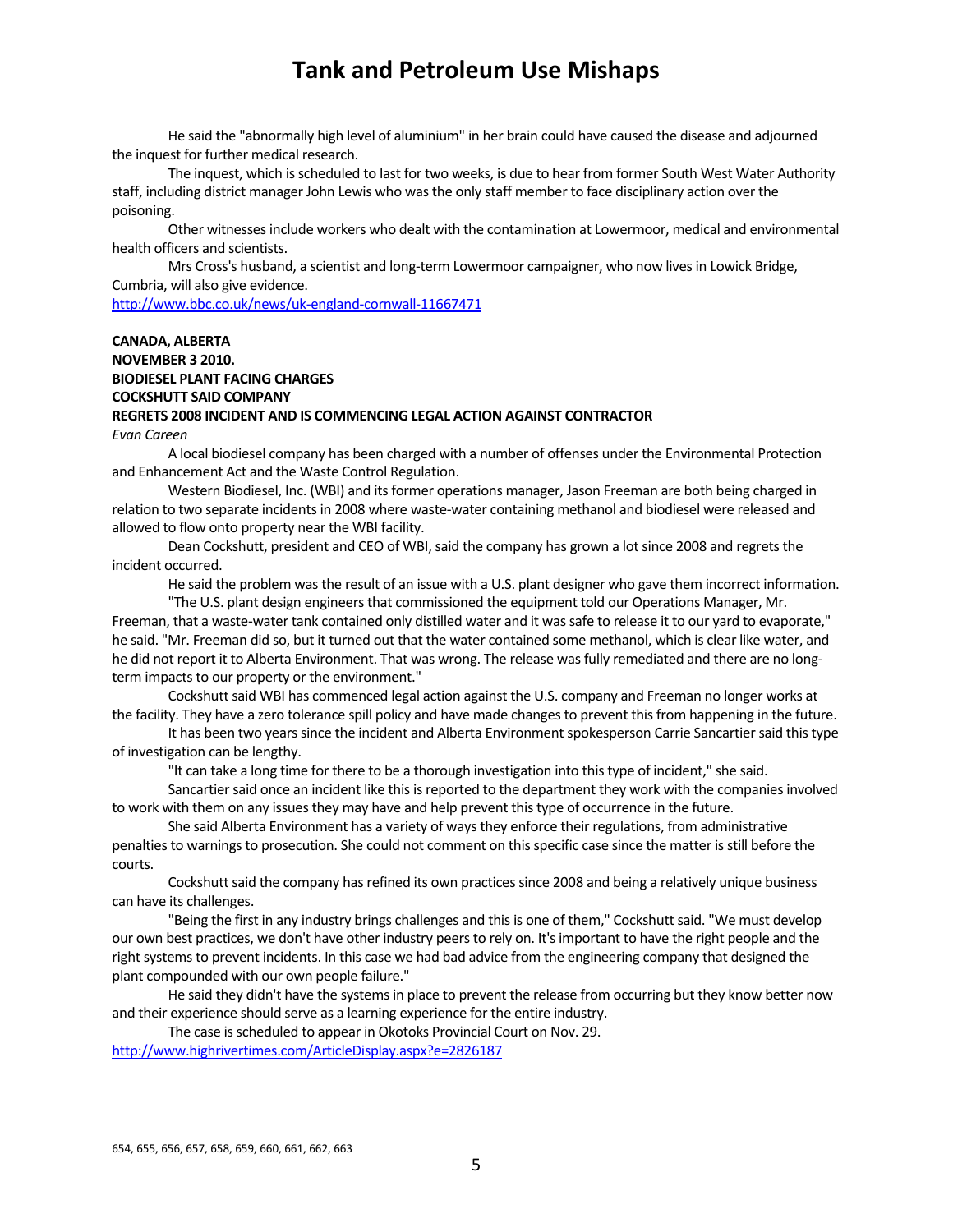#### **USA, AKA, ANCHORAGE**

#### **EXTENSIVE CORROSION THREATENS BP PIPELINES IN ALASKA, RISKING EXPLOSIONS, SPILLS**

#### *Brahm Lustgarten*

The extensive pipeline system that moves oil, gas and waste throughout BP's operationsin Alaska is plagued by severe corrosion, according to an internal maintenance report generated four weeks ago.

The document, obtained by the journalism group ProPublica, shows that as of Oct. 1, at least 148 BP pipelines on Alaska's North Slope received an "F-rank" from the company. According to BP oil workers, that means inspections have determined that more than 80 percent of the pipe wall is corroded and could rupture. Most of those lines carry toxic or flammable substances. Many of the metal walls of the F-ranked pipes are worn to within a few thousandths of an inch of bursting, according to the document, risking an explosion or spills.

BP oil workers also say that the company's fire and gas warning systems are unreliable, that the giant turbines that pump oil and gas through the system are aging and that some oil and waste holding tanks are verging on collapse.

In an e-mail, BP Alaska spokesman Steve Rinehart said the company has "an aggressive and comprehensive pipeline inspection and maintenance program," which includes pouring millions of dollarsinto the system and regularly testing for safety, reliability and corrosion. He said that although an F-rank is serious, it does not necessarily mean there is a current safety risk.

Rinehart added that the company will immediately reduce the operating pressure in worrisome lines until it completes repairs. "We will not operate equipment or facilities that we believe are unsafe," he said.

Rinehart did not respond to questions about what portion of its extensive pipeline system was affected or whether 148 F-ranks were more or less than normal, except to say that the company has more than 1,600 miles of pipelines and does more than 100,000 inspections a year.

In 2006, two spills from corroded pipes in Alaska placed the company's maintenance problems in the national spotlight. At the time, BP temporarily shut down all transmission of oil from the North Slope to the continental United States, cutting off about 8 percent of the nation's oilsupply, while it examined its pipeline system.

Photos taken by employees in the Prudhoe Bay drilling field this summer, and viewed by ProPublica, show sagging and rusted pipelines, some dipping in gentle U-shapes into pools of water and others sinking deeply into thawing permafrost. Marc Kovac, a BP mechanic and welder, said that some of the pipes have hundreds of patches on them and that BP's efforts to rehabilitate the lines were not funded well enough to keep up with their rate of decline.

"They're going to run this out as far as they can without leaving one dollar on the table when they leave," Kovac said.

BP Alaska's operating budget is private, so the picture of its maintenance program is incomplete. But documents obtained by ProPublica show that BP has pumped hundreds of millions of dollars into maintenance and equipment upgrades on the North Slope since the 2006 spills. In 2007, BP's maintenance budget in Alaska was nearly \$195 million, four times what it was in 2004, according to a company presentation. In 2009, \$49 million was budgeted to replace and upgrade systems that detect fires and gas leaks alone.

Despite the investment, workers say that the capabilities of equipment of all types continue to be stretched and that maintenance plans set years ago remain incomplete.

BP employees told ProPublica that several of the 120 turbines used to compress gas and push it through the pipelines have been modified to run at higher stress levels and higher temperatures than they were originally designed to handle. They also said giant tanks that hold hundreds of thousands of gallons of toxic fluids and waste are sagging under the load of corrosive sediment and could collapse.

"When you make a complaint about it, rather than fix it right, they come up with another Band‐Aid," said Kris Dye, a BP oil worker and United Steelworkers representative on the North Slope. "It's very frustrating."

One critical maintenance issue concerns the replacement of the warning systems used to alert workers to a gas leak that could lead to an explosion.

The need to replace the gas detectors was made a priority in 2001 in an internal BP report that said oil field technicians were "very concerned about continuing degradation of system reliability, and the ability of these systems to protect the workforce."

Nine years later, outdated systems to detect fire and leaked gas remain in place at some of BP's largest and most important plants, including the Central Power Station, several drill pads and two flow stations that route oil and gas into the pipeline system.

Many of the detection systems are obsolete - the manufacturers that made them are shuttered - so replacement parts are hard to come by, said Kovac, the mechanic. More important, the systems have to be shut down every time BP conducts maintenance on its facilities and pipelines, because the methods used to scan the equipment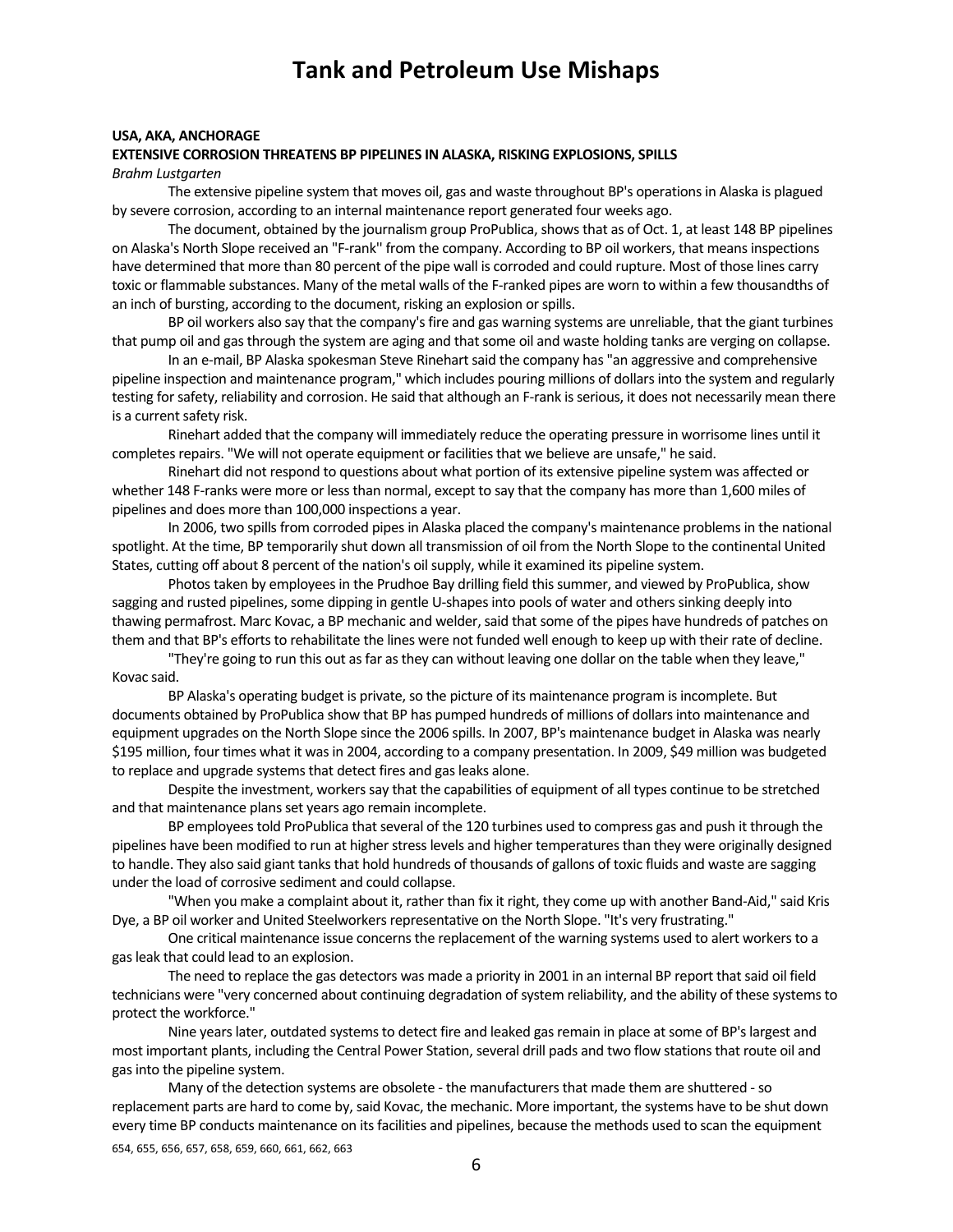for flaws have been known to trigger the ultraviolet detectors that set off the fire and gas alarms.

As a result, BP technicians on the North Slope say, the detectors at some facilities are shut down nearly a third of time. When they are off‐line, the company relies on what employeesrefer to as "human fire detectors" ‐ a foot patrol that sniffs for flammable materials and listens for the hiss of broken pipes.

BP has been upgrading the detection systems in recent years and has installed new ones at several facilities, including the buildings that house its workers. But many important facilities remain on the list.

According to people inside BP who declined to be identified because they were not authorized to speak about company affairs, replacing all the detections systems could take nearly 20 years at the current rate of investment.

"They say, 'Yep, in the next few years we're going to upgrade all this fire and gas stuff and it's going to be more dependable,' and blah, blah, blah," said Glenn Trimmer, a BP technician who works on the Slope. "Well, after a few decades, I'm not buying it anymore. We can't even maintain the equipment that we have."

A close call in 2007 illustrates the risks presented by aging facilities with limited alarm systems. In August of that year, a giant turbine used to compress gas before it is pumped back through the company's pipelines caught fire inside BP's Gathering Center 1 after an oil hose ruptured and spewed flammable liquid acrossthe motor. A mechanic on patrol in the facility - seeing smoke - fled the room as the turbine burst into flames. But the automatic fire and gas alarms were never triggered.

A subsequent investigation by Alaska state authorities found that a ruptured hydraulic oil hose was jury-rigged in a position that chafed against the turbine's hot engine. The probe also found that the facility's fire and gas detectors which Kovac and Dye likened to life boats on a cruise ship - were not on at the time.

The turbine fire was potentially serious not only because no alarms were sounded but because the turbine engines operate near gas and oil pipelines that could be detonated by an uncontrolled fire. The incident was classified by BP Alaska's then-president, Doug Suttles, as a "high potential" event, and news of it was distributed around the BP organization globally as a precaution.

Yet this year, even before the enormous costs of the Gulf oil spill created an estimated \$30 billion in BP liabilities, the company was eking out more "efficiencies" in its Alaska budget. It said it would maintain record high funding for new projects and major repairs while reducing its budget for regular maintenance, according to a letter that BP Alaska President John Minge sent to Congress in February. The letter said holding-tank inspections will be deferred and replacement of one pipeline will be postponed; flows through that line will be reduced "to mitigate corrosion." http://www.washingtonpost.com/wp‐dyn/content/article/2010/11/02/AR2010110207708.html

### **USA, AZ, TUCSON NOVEMBER 4 2010.**

#### **ASPHALT CONTAINER CATCHES FIRE AT TUCSON COMPANY**

Fire crews from the Northwest Fire/Rescue District tackle a blaze in a 10-ton container of asphalt. The device caught fire while in the process of mixing asphalt at a cement plant Tuesday, said Katy Heiden, a Northwest Fire spokeswoman. The plant is in the 6600 block of North Casa Grande Highway, along Interstate 10 and south of Ina Road. One worker was treated for minor injuries. Northwest Fire District crews responded to a fire at a Tucson-area cement plant Tuesday involving a 10‐ton container of asphalt. Northwest Fire spokeswoman Katy Heiden tells The Associated Press the asphalt was in the process of being mixed when a hole developed in the container and some of the leaking asphalt ignited. The scene was especially hazardous because of many large tanks with flammable materials nearby. A large fire department response was sent and crews safely extinguished the fire. Only one plant worker received minor injuries. The plant islocated on the 6600 block of North Casa Grande Highway,south of Ina Road north of Tucson. http://www.kswt.com/Global/story.asp?S=13431311

#### **USA, CA, SAN DIEGO NOVEMBER 6 2010. JET FUEL SPILL AT KEARNY MESA FIRM INVESTIGATED**

#### *Pauline Repard*

Jet fuel leaking from a rooftop tank at a Kearny Mesa manufacturing plant escaped into a storm drain and prompted evacuation of one building Friday, San Diego fire officialssaid. Workers at Hamilton Sundstrand Power Systems on Ruffin Road discovered the leak from a 10,000-gallon jet fuel tank on the roof of one building in their complex about 10:45 a.m.

654, 655, 656, 657, 658, 659, 660, 661, 662, 663 They estimated about 110 gallons of fuel spilled. They cleaned up about 30 gallons before seeing that the rest of the fuel had run down a rain gutter and into a storm drain, said Maurice Luque, spokesman for the San Diego Fire-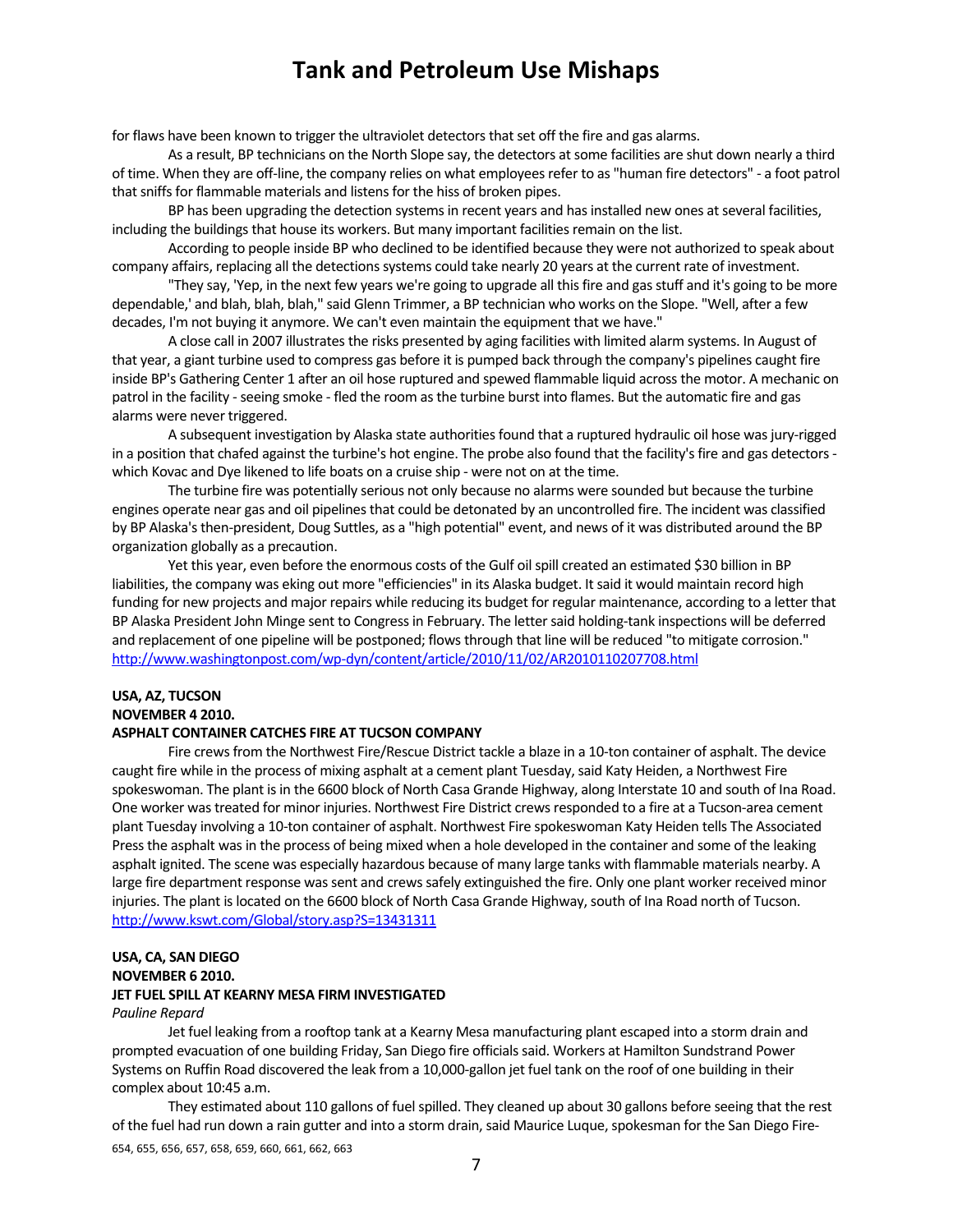#### Rescue Department.

Luque said the company makes turbine engines and uses jet fuel to test the engines. Company employees called the fire department about noon.

About 50 workers were evacuated from the building with the leaky fuel tank, as a precaution against the smell of the fumes, Luque said. The county Department of Environmental Health, state Fish and Game and a city hazardous materials crew were trying to trace the extent of the fuelspill into a nearby creek in a ravine behind the business, Luque said.

http://www.signonsandiego.com/news/2010/nov/05/jet-fuel-spill-kearny-mesa-firm-investigated

#### **USA, N.Y, TONAWANDA NOVEMBER 10 2010. FATAL EXPLOSION AT DUPONT PLANT WELDING WORK ON TANK TOP WHEN EXPLOSION OCCURRED**

*Eileen Buckley, Joyce Kryszak and Sharon Osorio*

Emergency crews responded Tuesday morning to an explosion of a 10,000-gallon chemical tanker at the Dupont plant on River Road in the Town of Tonawanda.

One person is dead and another injured following an explosion in a tank outside the Dupont chemical plant on River Road in Tonawanda. Police and several fire companies responded to the explosion a little after eleven o'clock Tuesday morning.

According to officials, the scene was contained and there was never any threat of hazardous fumes at the site or to nearby residents. Lieutenant Nicholas Bado [ with the Town of Tonawanda Police said all indications point to a tragic accident.

The names of the victims have not yet been released. Police and Dupont officials are both conducting investigations to determine the exact cause of the explosion. State and federal officials, including the D-E-C, OSHA and Homeland Security also were called in.

DuPont has issued the following statement:

DuPont Yerkes Plant Statement November 9, 2010 3:15 pm

At approximately 10:45 a.m. today there was an incident in at the DuPont Yerkes plant.

We are deeply saddened that the incident resulted in the fatal injury of worker at the Yerkessite who was employed by Mollenberg‐Betz, a mechanical contractor. The name of the fatally injured employee has not been released pending notification of their family. Another worker wasinjured in the incident and has been transported to a local hospital.

The incident involved an empty tank that had been taken out of service and was undergoing maintenance work. While workers were welding equipment connected to the tank, an explosion took place which resulted in the injuries. The incident was limited to the equipment that was being worked on and the process involved has been shut down. At this point we do not believe there was any hazardous material released to the environment. The site was not evacuated, and all other personnel on the site have been accounted for.

Town of Tonawanda Police and Fire Department responded to the plant and are currently investigating the incident. DuPont is cooperating fully with this investigation and we are conducting our own investigation to determine the cause of the incident.

We will continue to provide more information as it becomes available. Dave Hastings DuPont Operations Public Affairs

Some residents writing on our WBFO Facebook page say they felt or heard the explosion.

John Callahan lives in Riverside in Buffalo. He felt and heard the explosion.

http://www.publicbroadcasting.net/wbfo/news.newsmain/article/0/0/1723503/WBFO.News/Fatal.explosion.at..DuPo nt.Plant

#### **USA, N.Y, FREEDOM**

#### **NOVEMBER 11 2010. MAN DIES IN MANURE SPREADER TANK, CO‐WORKER DIED WHILE TRYING TO SAVE ANOTHER**

An on the job accident left a 27‐year‐old man dead and his co‐worker in the hospital. State police say 46‐year‐ old Edward Kelsch of Arcade wastrying to fix a clogged manure spreader at the Schwab Dairy Farm in Cattaraugus County when he was overcome by methane gas. A co‐worker, 27‐year‐old Timothy Schwab, tried to help him, but he was also overcome by the fumes. Schwab wastaken to Bertrand Chaffee Hospital where he was pronounced dead. News 4 featured the former Pioneer High School wrestler and footballstand‐out in our Scholar Athlete program back in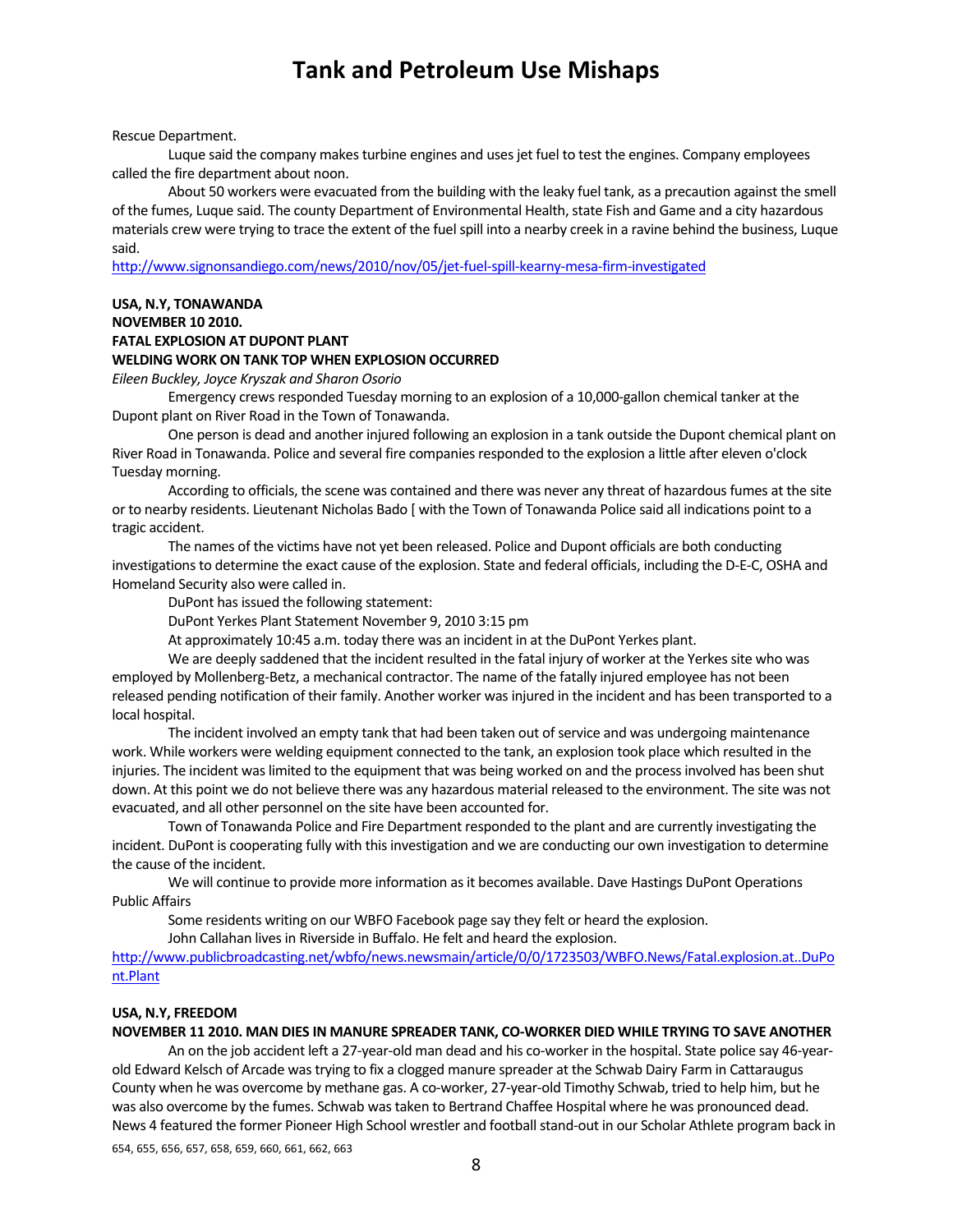2001. Schwab leaves behind a wife, and hisfamily reports his wife is pregnant with their first child. Edward Kelsch was airlifted to ECMC. He is listed in critical condition.

http://www.wivb.com/dpp/news/southern\_tier/Man-dies-after-trying-to-save-co-worker

#### **CANADA, ALBA, HIGH RIVER NOVEMBER 11 2010. BIODIESEL PLANT FACING CHARGES**

An Aldersyde-area biodiesel plant, already facing charges stemming from the death of a contract worker at its site, and one of its former employees are charged with breaching a list of environmental regulations in relation to the release of wastewater at the site in 2008.

Alberta Environment has charged Western Biodiesel Inc. and itsformer operations manager Jason Freeman with 18 charges under the Environmental Protection and Enhancement Act and the Water Act. The list of charges includes releasing a hazardous substance into the environment, improper disposal of wastewater and biodiesel, failure to report the releases and for providing false or misleading information.

"It's a variety of things, including the release of a hazardoussubstance — that wasthe methanol and improper disposal of biodiesel and wastewater," said Carrie Sancartier, Alberta Environment spokesperson.

Each count has a maximum penalty of \$500,000 in fines.

There were two separate incidents in October 2008 where wastewater was released onto the ground on the site, one involving methanol and the other involving biodiesel.

Sancartier declined to further discuss specifics about the incident.

The first court appearance for the charges has been set for Nov. 29 at Okotoks Provincial Court.

Dean Cockshutt, president and CEO of Western Biodiesel, said the company did not respond appropriately when the incidents occurred, but has since changed its procedures.

"We didn't act properly, we recognize that," he said. "We corrected the facts with Alberta Environment and they decided to press charges and we need to respond to those in the court."

He said he first learned about the incident soon after it happened, but didn't know it involved methanol or biodiesel until Alberta Environment's investigation began.

Cockshutt said the company received bad advice from the engineering firm that designed the plant saying a tank contained distilled water and it was safe to release into the yard to evaporate. He said they have since initiated legal action against the engineering firm.

Cockshutt said it was the operations manager's job to report the incident when it occurred and the manager didn't. He alleged the operations manager at the time then attempted to obscure the truth about the incident.

He said they have cleaned up the site and there are no long-term impacts on the property.

Cockshutt declined to comment further on how the company first discovered the incident, how it was reported to Albert Environment and when clean up occurred saying these items will all come out through the courts. He said the important thing now is how business is conducted in the future. Cockshutt said they have put new

practices in place at the facility, including a zero-tolerance spill policy and increased education on identifying and responding to spills.

"We've changed practices, this happened two years ago in our history and we haven't had anything since," he said. "It's how you move forward."

The spill is not the only legal incident facing the plant, which opened in 2008.

It is also facing one charge under the Occupational Health and Safety (OHS) Act and seven under the OHS Act and Code in relation to an explosion that killed a worker at the plant in 2008. Kevin Lodge was killed when a tank he was welding exploded at the plant.

The next court appearance for these charges is scheduled for Nov. 16 in Okotoks Provincial Court.

Cockshutt said he doesn't see the incidents posing any difficulties for the business.

He said the challenge is to correct mistakes to improve the company for the future.

"Alberta Environment is not in the businesses of putting companies out of business," said Cockshutt. "They're in the business of correcting incorrect practices."

http://www.westernwheel.com/2010/news/biodiesel-plant-facing-charges-10199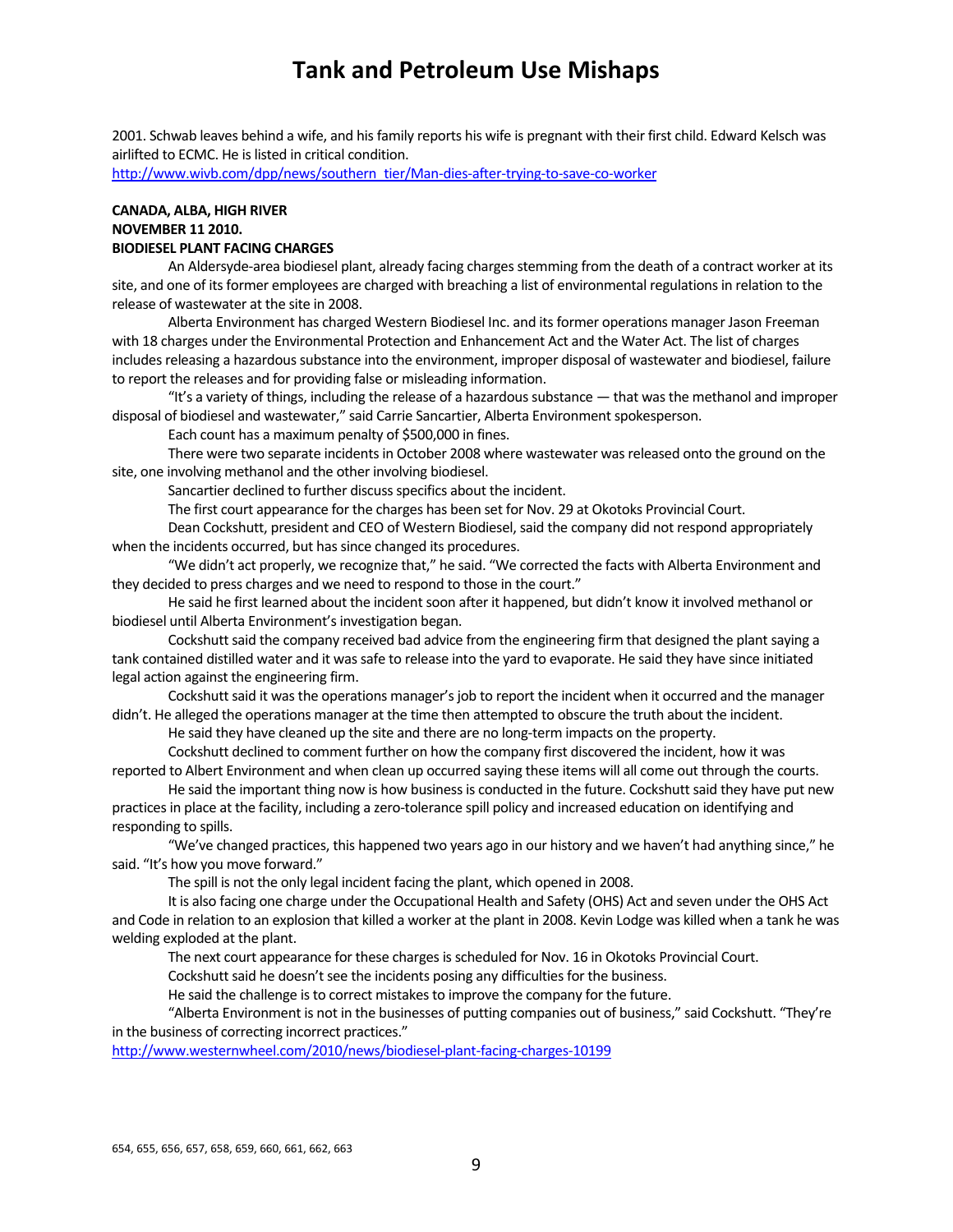### **SCOTLAND, DUNDEE NOVEMBER 11 2010. INVESTIGATION AFTER OIL REFINERY FIRE PROBE IS UNDERWAY AFTER 2,000 LITRES OF OIL CAUGHT FIRE AT A DUNDEE OIL REFINERY.**

Thirty fire fighters were called in the early hours of Wednesday morning to battle the spectacular blaze at the Nynas refinery in Dundee.

Staff raised the alarm at the refinery in East Camperdown Street, at Dundee docks, at 1.40am after 2,000 litres of oil caught fire in a distillation plant.

Tayside Fire and Rescue, aware of the potential for disaster, used foam jetsto lay a protective "carpet" under a cracked oil pipe.

No one wasinjured in the incident, which took just over an hour to bring under control, finally at around 3am. The plant was closed as an investigation was launched into the fire - the third at the refinery in a year.

Fraser Scott, Macalpine Road station manager of Tayside Fire and Rescue said fire fightersfaced a "dramatic" scene.

He said: "When the initial crews were coming towards Nynas they could see flames running up the side of the distillation plant and it was fairly spectacular. There was really good work done by the fire fighters first on the scene."

He said the crews were well aware of the potential disaster they faced. Mr Scott added: "There are inherent dangers involved with oil refineries and we have a lot of training for that.

"There was really good work going on between us and Nynas engineers to establish what exactly was on fire. We gathered a lot of information that let us deal with the fire in the appropriate manner."

A joint investigation between Tayside Fire and Rescue and Nynas engineers to establish the cause of the fire was under way yesterday.

About 20 oil tankers were lined up outside the refinery yesterday, having been evacuated as a precautionary measure.

A spokesman for Nynassaid: "There were no injuries and the fire was extinguished promptly by Tayside Fire and Rescue. The process plant has been shut to allow an investigation to proceed."

Nynas, a Swedish company with operations around the world, is a market leader in supplying naphthenic specialty oils and one of the largest European suppliers of bitumen.

http://news.stv.tv/scotland/tayside/208144-investigation-after-oil-refinery-fire/

#### **CANADA, EDMONTON NOVEMBER 18 2010.**

### **FIREFIGHTERS PUT OUT TERMINAL FUEL FIRE**

Strathcona County fire fighters extinguished a fuel fire at Gibson Petroleum just east of Edmonton Wednesday afternoon. No one was injured. A small amount of crude caught fire at the bottom of an oil tank, said deputy fire chief Ken Jones. The tank caught fire during general maintenance work just after 10 a.m., he said. Emergency officialssaid the fire posed no risk to the public. RCMP closed 17th Street between Baseline Road and Petroleum Way. The road was opened by early afternoon.

http://www.cbc.ca/canada/edmonton/story/2010/11/17/edmonton‐gibson‐tank‐fire.html

### **CANADA, SUFFIELD**

#### **NOVEMBER 20 2010.**

#### **OIL FIRM FINED FOR LEAK THAT KILLED 300 BIRDS**

A Calgary oil and gas company has been fined \$125,000 in connection to an oil leak that killed about 300 birds.

On Sept. 8, 2008, more than 14,000 litres of crude oil from a well was discharged onto 1,200 square metres of land near Ralston, Alta., east of Medicine Hat.

Harvest Operations Corp. pleaded guilty Thursday to depositing a substance harmful to migratory birdsin waters or an area frequented by birds.

The spill site was in the southwest corner of Canadian Forces Base Suffield, about 50 kilometres from the CFB Suffield National Wildlife Area.

About 300 migratory birds, songbirds and raptors died after landing in the oil.

An investigation by Environment Canada and Alberta Sustainable Resources Development found the spill was due to an improperly sealed well bore and a plug failure.

The well had suspended operations in December 2005.